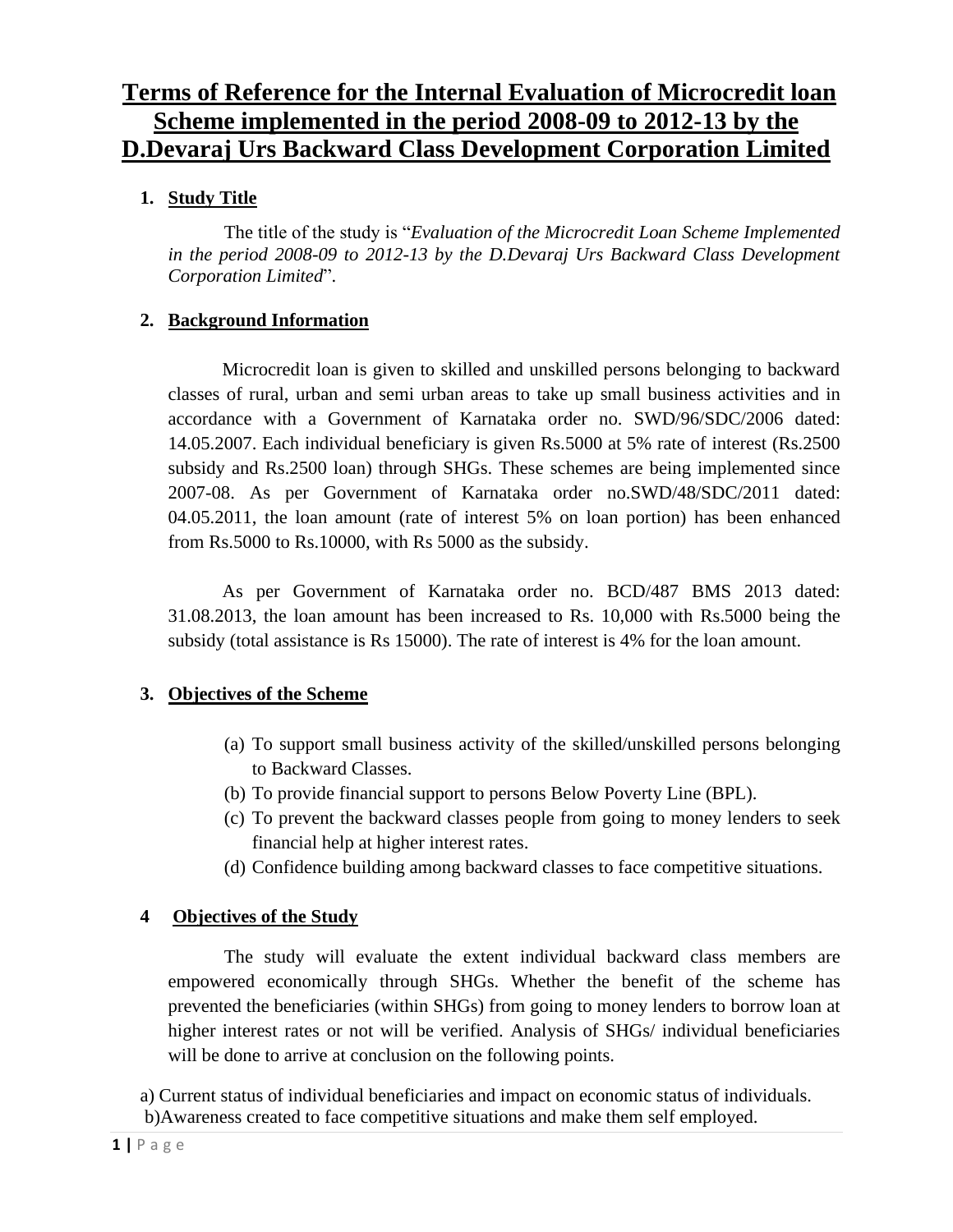c)To identify the constraints in implementation and to suggest measures for the improvement of the existing scheme.

d)To collate suggested measures for improvement of functioning of the scheme,

e)Bottle necks experienced by beneficiaries in banking transactions.

### **5 Implementation Process**

There is a Selection Committee headed by Hon'ble legislators of the constituency which makes the selection of beneficiaries. The District Manager of the Corporation is the member-secretary of the Selection Committee. The District Manager in turn submits the proposals to Head Office with a request to release loan and subsidy. The proposals received from District Managers are examined in the Head Office and the financial assistance cheques along with sanction orders regarding the SHGs and the members who are to be given the financial assistance. The District Manager gets the required security documents from the SHGs/beneficiaries, and guides the groups for proper utilization and prompt repayment, by conducting Pre disbursement Council (PDC) then releases the cheques along with the pass books in the name of the SHGs, which is mentioned in the sanction order.

### **6 Scope of the Scheme**

The scope of the scheme is the entire State of Karnataka. A backward class person who is not a government/semi government official, with or without skill, is eligible under the scheme. The financial assistance is given for small scale business activities like sale of flowers, fruits, vegetables, milk etc to the SHGs members. Since 2007-08 to 2013-14, the physical and financial progress is as follows-

| S1.<br>no | Year    | <b>Target Fixed</b> |               | Achievement          |               |
|-----------|---------|---------------------|---------------|----------------------|---------------|
|           |         | Physical(benefici   | Financial(lac | Physical(beneficiari | Financial(lac |
|           |         | aries)              | rupees)       | es)                  | rupees)       |
|           | 2007-08 | 11300               | 565.00        | 13339                | 565.00        |
| 2         | 2008-09 | 8000                | 400.00        | 7766                 | 387.93        |
| 3         | 2009-10 | 10000               | 500.00        | 10000                | 500.00        |
| 4         | 2010-11 | 10000               | 500.00        | 9031                 | 451.54        |
| 5         | 2011-12 | 5000                | 500.00        | 4602                 | 460.20        |
| 6         | 2012-13 | 5000                | 500.00        | 2939                 | 293.90        |
|           | 2013-14 | 4000                | 600.00        | 4637                 | 653.95        |

The period of evaluation of the study is confined for the years from 2008- 09 to 2012-13.

### **7. Evaluation Questions**

1) Whether the Committees meant for selection of beneficiaries are making proper selection? In how many cases (percent wise) the selection was found to be faulty?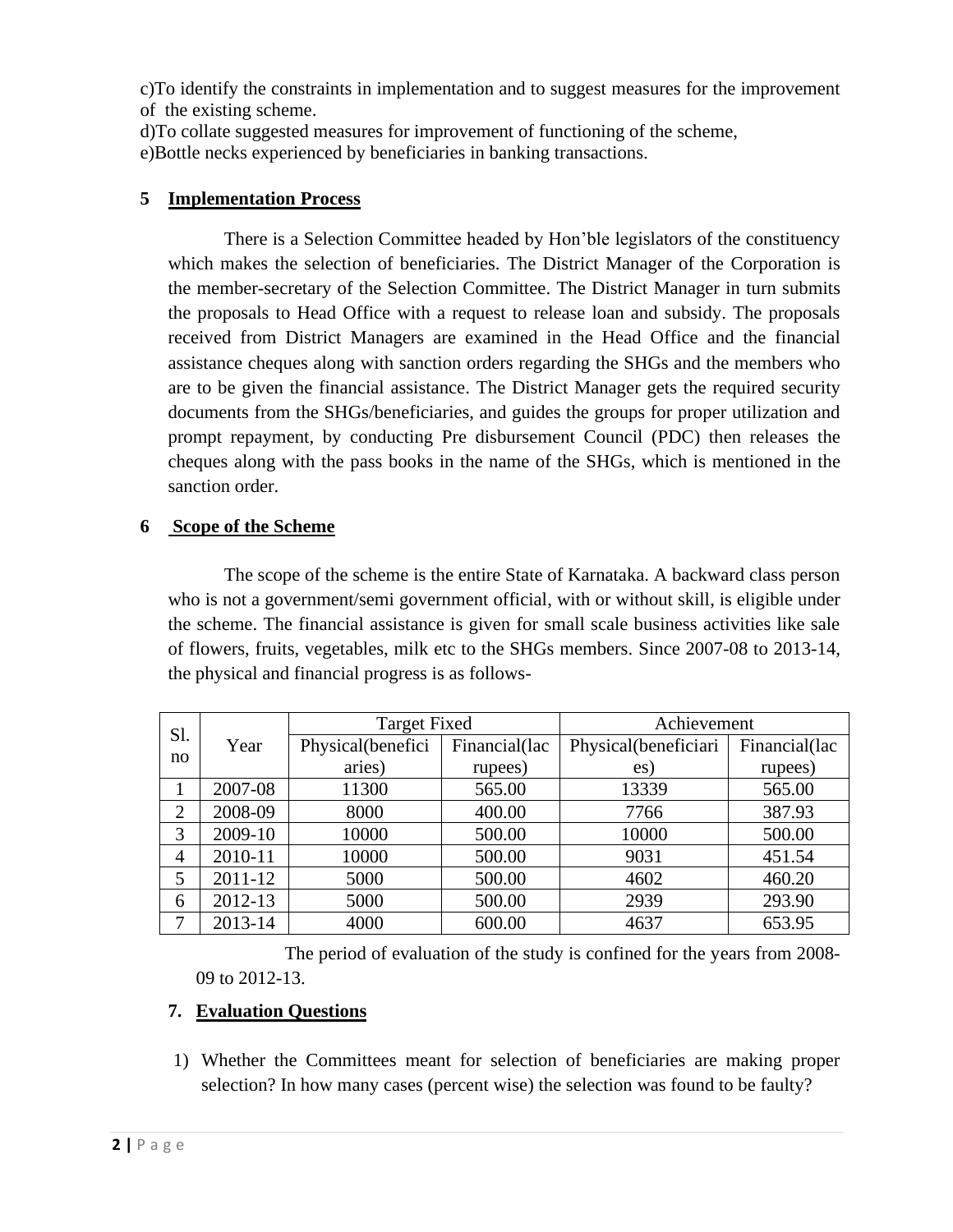- 2) Are the beneficiaries selected only of BPL families or have there been any violations to it?
- 3) Whether all eligible beneficiaries selected for assistance (by the Selection Committee) of backward classes and skilled/unskilled members of SHGs are getting the benefit? If not, why not? What is rate of rejection at different stages after being selected and reasons for that?
- 4) What is the average time taken, from the date of selection by Committee to actually getting the loan? Can this time be cut down or the process modified in the interest of more effective implantation of the scheme? How?
- 5) What are the Pre Disbursement Council (PDC) activities in which beneficiaries are trained? Are they enough and complete with regards to the intent of the scheme? Do beneficiaries derive any benefit from it? Does it serve the purpose of informing the beneficiary about what he/she is expected to do with the financial assistance?
- 6) Whether the beneficiaries are made aware of the repayment schedule of the loan received under this scheme? How is that made? Is it effective communication?
- 7) Whether SHGs have given the correct and full amount of loan sanctioned to their members timely and fully? If not, what are the deviations and why?How many Male & female SHGs assisted? What is the ratio of male and female SHGs and Why this difference?
- 8) Whether the SHGs members have undertaken small skill business after availing the benefit? If so, have they continued the activity? If not, reasons to be furnished.
- 9) Whether the beneficiaries of scheme have continued business activities (as on the date of evaluation) after availing the benefit? If not, give reasons.
- 10) Whether the beneficiaries are utilizing the loan for the purpose for which it was sanctioned? If not, what action is taken in case of misutilisation?
- 11) Has the scheme encouraged the beneficiaries for self development? If yes, to what extent?
- 12) Is the pass book given to each SHG for credit and repayment of loan? If yes, is the repayment detail entered by the District Manager in the pass book correctly and regularly? If not, why not?
- 13) What is the amount of loan (year wise) taken by the SHGs/Individuals selected for evaluation? Whether the loan has been repaid timely and completely (if the loan has been waived off then the performance is to be seen as on the date on which the waiver took place)? If not, what is the payment percentage and what are the reasons for cases of non-payment?
- 14) Is the repayment done by the beneficiaries as prescribed under the scheme? If not, what is the action taken on such beneficiaries who have delayed or defaulted in doing so? Has any recovery been effected using the authority of collecting the dues as if it were an arrears of land revenue?
- 15) Government has announced loan waiver scheme recently. Whether the beneficiaries who have availed the loan before 13.05.2013 are aware this?
- 16) What is the amount of loan and interest which was waived by government after the loan waiver scheme was announced? What has been the impact of the loan waiver for beneficiaries and the repayment schedule compliance? Is there reliable indication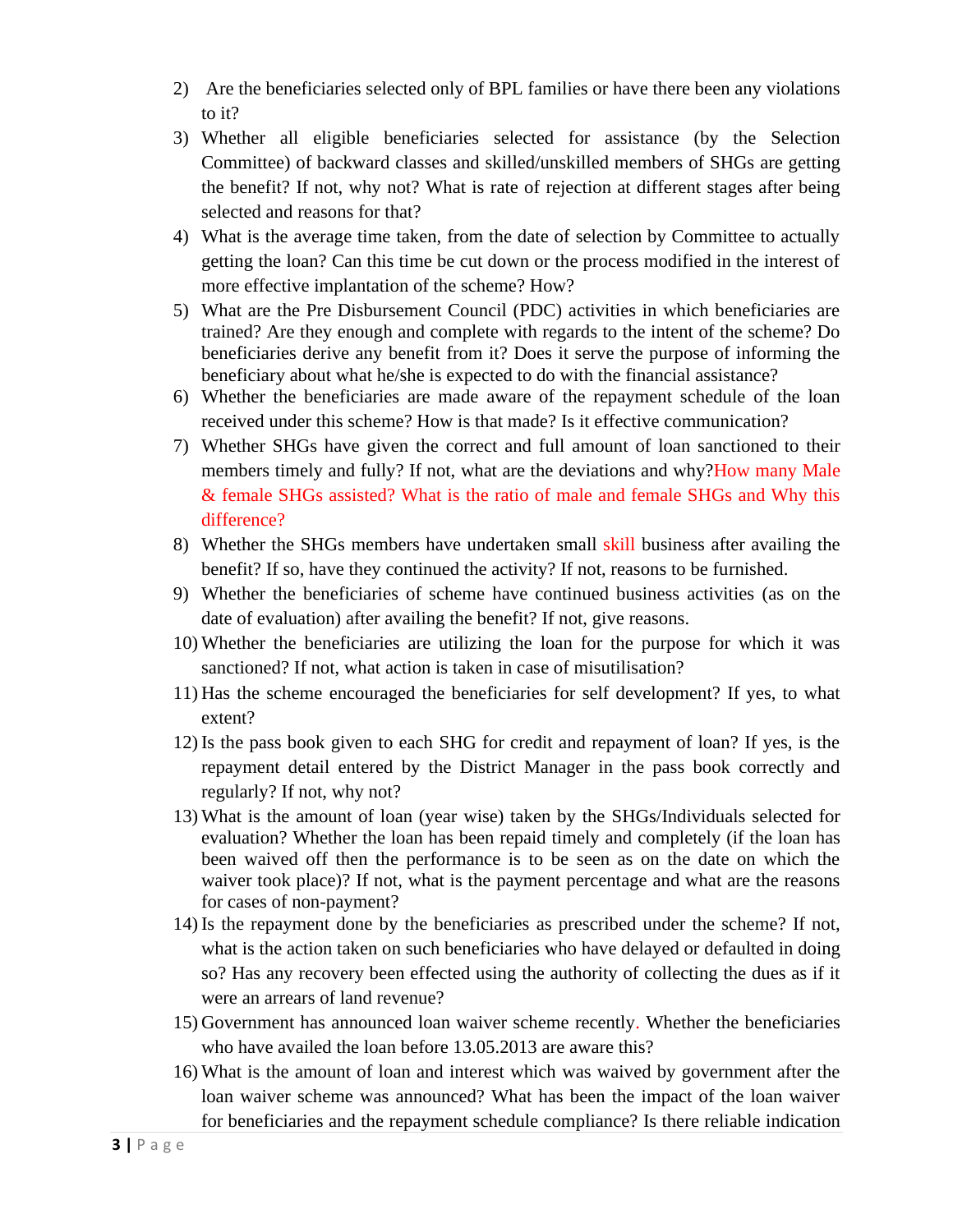to suggest that this may result in unwarranted or unintended consequences like willful default?

- 17) Is there any development in the business activity undertaken under this scheme? If so, are they getting better profit from the business? If not, why not?
- 18) Has the monthly/annual income of the SHGs members increased? If so, to what extent? Give details with few examples of increase/decrease in income.
- 19) Has the economic condition of the beneficiary families improved? (Evaluator to create indicators for measuring this and then report on its basis). If not, give details.
- 20) Please document 3-4 outstanding examples of success under the scheme which is worthy of emulation and being flagged as case studies. Similarly, are there some examples of failure that result in learning for future?

### 8. **Evaluation Sampling Methodology:**

- (a) The scheme is being implemented in all the 224 assembly Constituencies of 30 districts of Karnataka. One assembly Constituency per district will be selected at random for the entire evaluation period drawing of sample.
- (b) At least 5 SHGs (one corresponding to each financial year form 2009-10 to 2013-14) to be selected in each constituency in such a way that at least one SHGs is selected from urban area, at least one from semi urban area and one from rural area with totally at least 60 beneficiaries to be selected for evaluation.
- (c) At the rate of 60 beneficiaries in each constituency 30x60=1800 beneficiaries to be selected for evaluation. In case there are less than 60 beneficiaries in a constituency, more beneficiaries to be covered in other constituency or more number of SHGs groups to be selected.
- (d) Among the total beneficiaries, physically handicapped, illiterate, women, persons doing business locally, doing business in other places, and those who don't do business to be adequately represented.
- (e) District Managers to provide the list of beneficiaries and SHGs to the evaluator.
- (f) All the 60 beneficiaries in the constituency to be interviewed regarding microcredit loan scheme and the activities under taken by them and its impact. Detailed reports to be taken from the beneficiaries which substantiate the outcome of the scheme.
- (g) FGDs to be conducted with the stake holders at the taluk levels and their views compiled and reported.

#### **9. Qualification of Consultant**

Consultants should have and provide details of evaluation team members having technical Qualifications/capability as below-

- i. Social Scientist,
- ii. Retired Banker,
- iii. Statistician, and
- iv. Person competent to evaluate small scale industry business.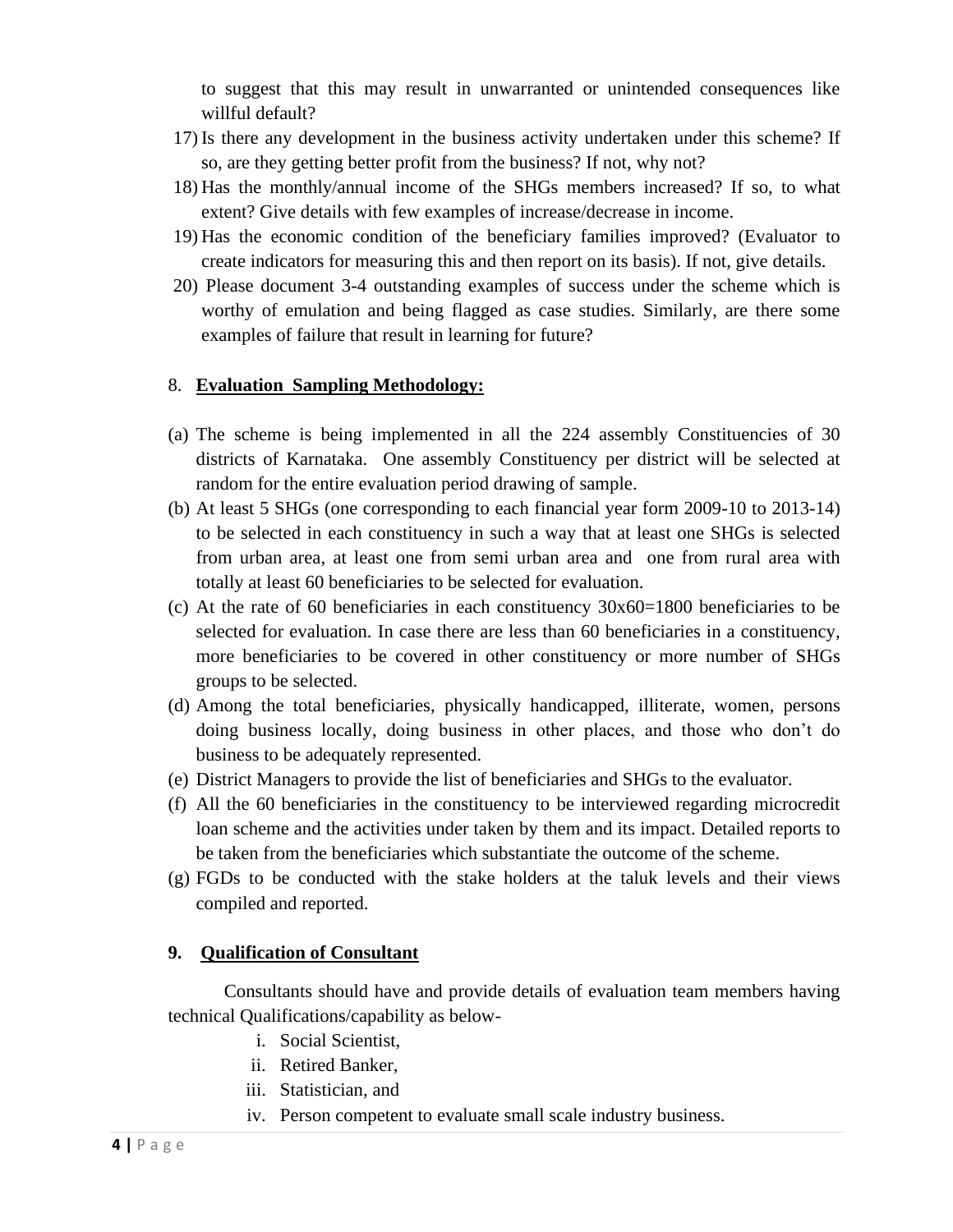# **And in such numbers that the evaluation is completed within the scheduled time prescribed by the ToR.**

# **Consultants not having these number and kind of personnel will not be considered as competent for evaluation.**

#### **10. Deliverables time Schedule**

The Managing Director, D.Devaraj Urs Backward Classes Development Corporation Ltd will provide year wise district/taluk/Gram Panchayat wise list of beneficiaries, activity and loan amount sanctioned etc. The Managing Director, D. Devaraj Urs Backward Classes Development Corporation Ltd will issue necessary instructions to the District Managers of Backward Classes Development Corporation Ltd to co-operate and facilitate for collection of the necessary data during the course of study. It is expected to complete the study in 6 months time excluding the time taken for approval. The evaluating agency is expected to adhere to the following timelines and deliverables.

- 1. Work plan submission : One month after signing the agreement. 2. Field Data Collection : Three months from date of work plan approval. 3. Draft report Submission : One month after field data collection.
- 
- 4. Final Report Submission : One month from draft report submission.
- 5. Total duration : 6 months.

### **11. Qualities Expected from the Evaluation Report**

The following are the points, only inclusive and not exhaustive, which need to be mandatorily followed in the preparation of evaluation report:-

- 1. By the very look of the evaluation report it should be evident that the study is that of D.Devaraj Urs Backward Classes Development Corporation Ltd of the Government of Karnataka, and Karnataka Evaluation Authority (KEA) which has been done by the Consultant. It should not intend to convey that the study was the initiative and work of the Consultant, merely financed by the D.Devaraj Urs Backward Classes Development Corporation Ltd of the Government of Karnataka.
- 2. The Terms of Reference (ToR) of the study should from the first Appendix or Addenda of the report.
- 3. The results should first correspond to the ToR. In the results chapter, each question of the ToR should be answered, and if possible, put up in a match the pair's kind of table, or equivalent. It is only after all questions framed in the ToR that is answered, that results over and above these be detailed.
- 4. In the matter of recommendations, the number of recommendations is no measure of the quality of evaluation. Evaluation has to be done with a purpose to be practicable to implement the recommendations. The practicable recommendations should not be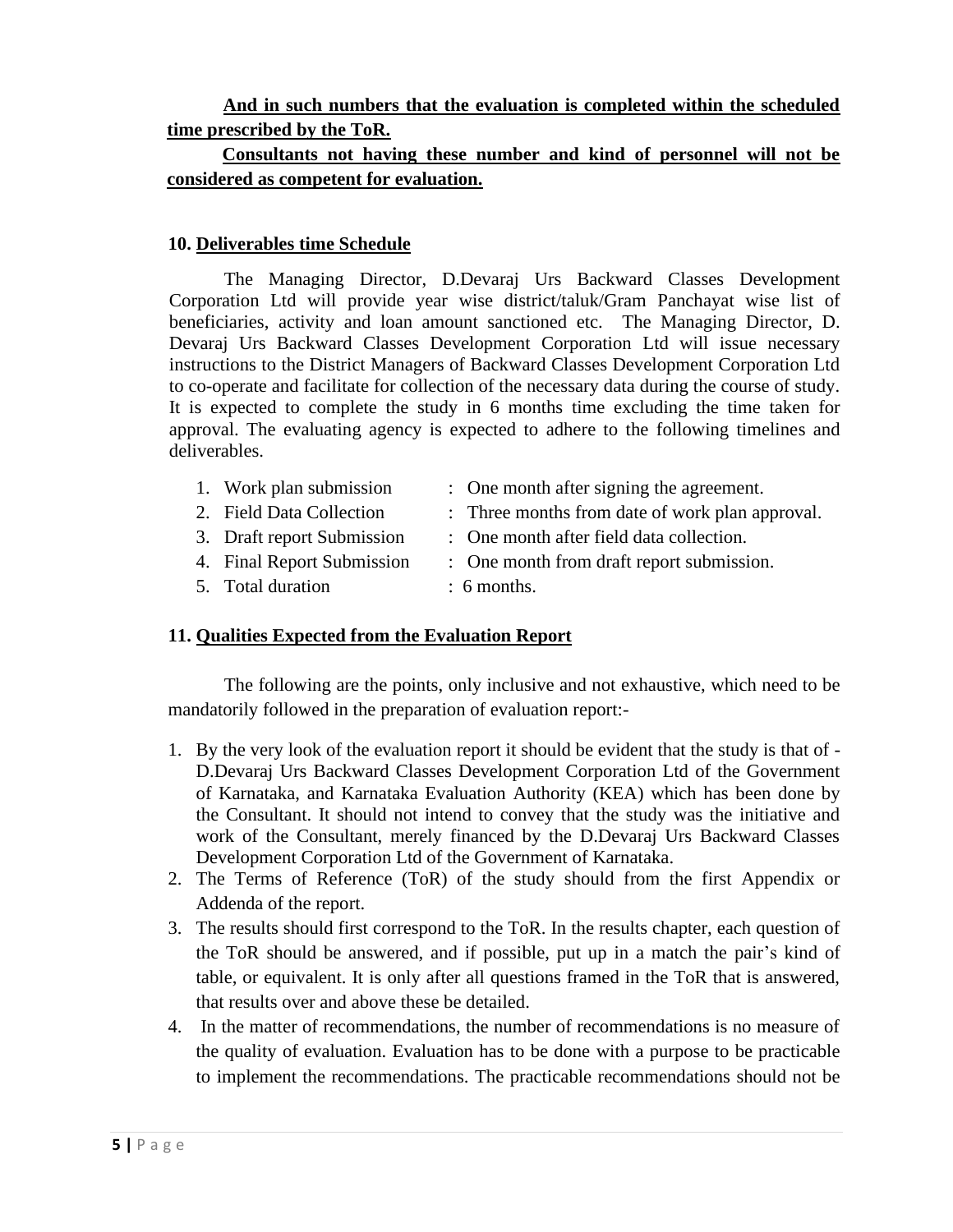lost in the population maze of general recommendations. It is desirable to make recommendations in the report as follows:-

#### **(A)Short Term practicable recommendations**

These may not be more than five in number. These should be such that it can be acted upon without major policy changes.

#### (B) **Recommendations requiring change in/of policy**

These are those which will need lot of time, resources and procedure to implement or those which intend to drastically modify the scheme.

### **12. Cost and Schedule of Budget release**

Output based budget release will be as follows-

- a. The **first instalment** of Consultation fee amounting to 30% of the total fee shall be payable **as advance** to the Consultant after the approval of the inception report, but only on execution of a bank guarantee of a scheduled nationalized bank valid for a period of at least 12 months from the date of issuance of advance.
- b. The **second instalment** of Consultation fee amounting to 50% of the total fee shall be payable to the Consultant after the approval of the Draft report.
- c. The **third and final instalment** of Consultation fee amounting to 20% of the total fee shall be payable to the Consultant after the receipt of the hard and soft copies of the final report in such format and number as prescribed in the agreement, along with all original documents containing primary and secondary data, processed data outputs, study report and soft copies of all literature used to the final report.

Taxes will be deducted from each payment as per rates in force. In addition, the evaluator is expected to pay services tax at their end.

### **13. Contact persons to get further details about the study**

Dr. U.P.Chandrashekar, MD, D.Devaraj Urs Backward Classes Development Corporation Ltd and Sri.Kotappa, GM (Dev), D.Devaraj Urs Backward Classes Development Corporation Ltd, Ph. No. 080-22374832/834, Email [ID-md@dbcdc.in.](mailto:ID-md@dbcdc.in)

# **The entire process of evaluation shall be subject to and conform to the letter and spirit of the contents of the government of Karnataka order no. PD/8/EVN(2)/2011 dated 11 th July 2011 and orders made there under.**

# **This ToR is sanctioned in the 13th meeting of the Technical Committee held on 30th August 2014.**